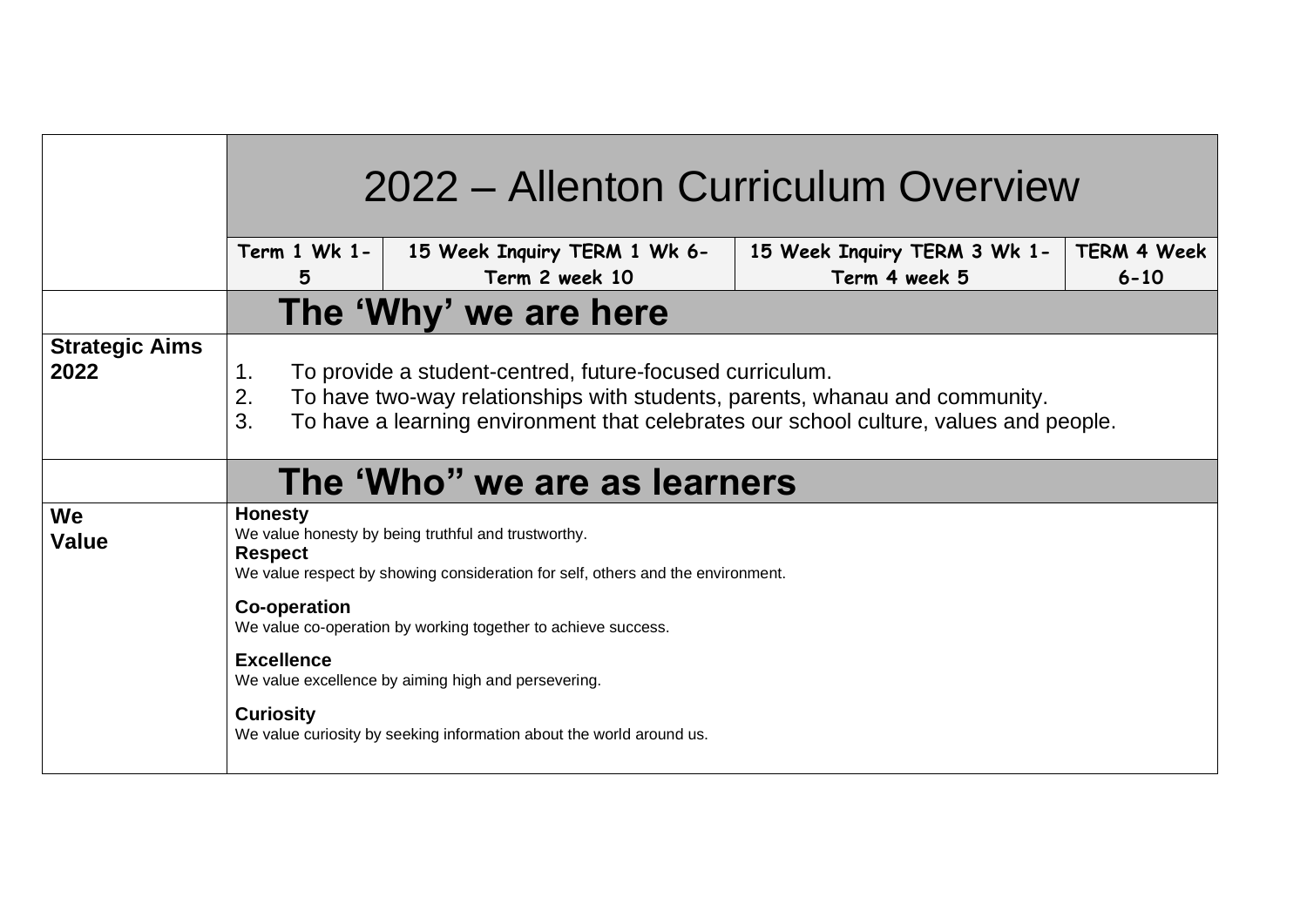| <b>Principles we</b><br>uphold                     | High expectations, Treaty of Waitangi, Cultural Diversity,<br>Inclusion, Learning to Learn, Future Focus (Sustainability Citizenship<br>Globalisation).<br>Enterprise                                                                                                                                                                                                                                                                                                                                                                                                                                                                                                                                                          |  |  |  |
|----------------------------------------------------|--------------------------------------------------------------------------------------------------------------------------------------------------------------------------------------------------------------------------------------------------------------------------------------------------------------------------------------------------------------------------------------------------------------------------------------------------------------------------------------------------------------------------------------------------------------------------------------------------------------------------------------------------------------------------------------------------------------------------------|--|--|--|
| 4 Elements of<br>learning design<br>for Akonga     | Pedagogical Practices: Student Agency, Ako, Tuakana Teina (older and younger akonga<br>working together), Place Based Learning, Inquiry Learning, Project and Problem-based learning.<br><b>Learning Partnerships:</b> Students, Whanau, Teachers, Experts, Iwi and Hapu<br><b>Leveraging Digital:</b> Personalisation, Digital Creativity, Connecting, Collaborating, Real-Time<br>Feedback, Learning anywhere - anytime.<br>Learning Environments: Home, School, Marae, Global, Libraries, Virtual, Outdoors, Local<br>Environment.                                                                                                                                                                                          |  |  |  |
| <b>AS ACE</b><br><b>Key</b><br><b>Competencies</b> | Aroha, Self Managing, Always Thinking, Communicating, Effort                                                                                                                                                                                                                                                                                                                                                                                                                                                                                                                                                                                                                                                                   |  |  |  |
| <b>NPDL Global</b><br><b>Competencies</b>          | Creativity/ Auahatanga<br>Having an entrepreneurial eye for economic and social opportunities, asking the right inquiry questions to generate<br>novel ideas and leadership to pursue those ideas and turn them into action.<br>Communication/ Whakawhitiwhiti kōrero<br>Communicating effectively with a variety of styles, modes, and tools (including digital tools), tailored for a range of<br>audiences.<br>Citizenship/ Whanaungatanga<br>Thinking like global citizens, considering global issues based on a deep understanding of diverse values and<br>worldviews, and with a genuine interest and ability to solve ambiguous and complex real-world problems that impact<br>human and environmental sustainability. |  |  |  |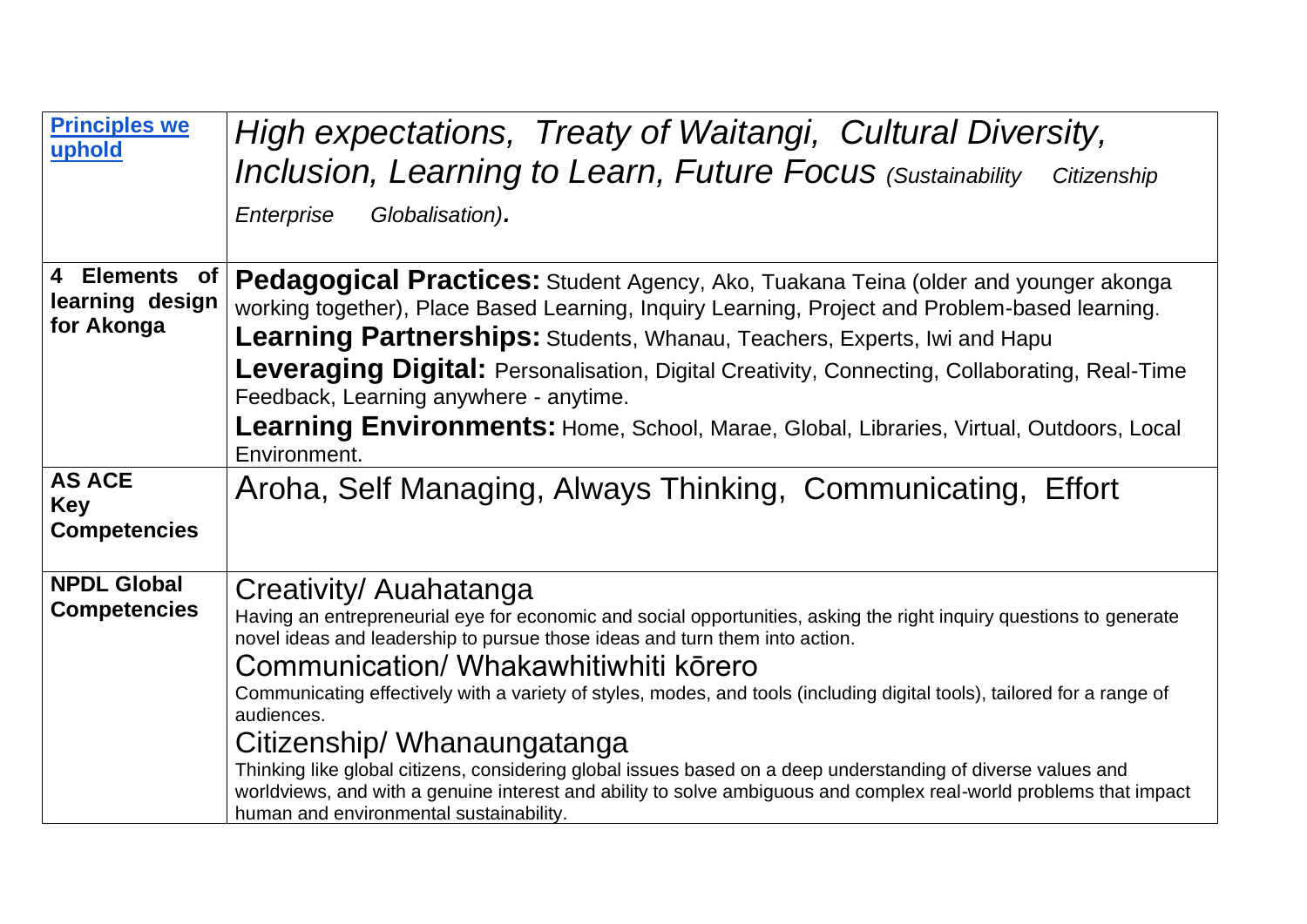|                                     | Critical Thinking/Kirirarautanga                                                                                                                                                                                                                                                 |  |  |  |
|-------------------------------------|----------------------------------------------------------------------------------------------------------------------------------------------------------------------------------------------------------------------------------------------------------------------------------|--|--|--|
|                                     | Critically evaluating information and arguments, seeing patterns and connections, constructing meaningful knowledge,                                                                                                                                                             |  |  |  |
|                                     | and applying it in the real world.                                                                                                                                                                                                                                               |  |  |  |
|                                     | Collaboration/ Mahi Ngātahi                                                                                                                                                                                                                                                      |  |  |  |
|                                     | Work interdependently and synergistically in teams with strong interpersonal and team related skills including effective<br>management of team dynamics, and challenges, making substantive decisions together, and learning from and<br>contributing to the learning of others. |  |  |  |
|                                     | Character/ Mana āhuatanga                                                                                                                                                                                                                                                        |  |  |  |
|                                     | Learning to deep learn, armed with the essential character traits of grit, tenacity, perseverance, resilience; and the<br>ability to make learning an integral part of living.                                                                                                   |  |  |  |
| <b>Big</b>                          | Who we are - An inquiry into the nature of the self; beliefs and values; personal, physical, mental,                                                                                                                                                                             |  |  |  |
| <b>Transferable</b><br><b>Ideas</b> | social and spiritual health; human relationships including families, friends, communities, and cultures; rights<br>and responsibilities; what it means to be human.                                                                                                              |  |  |  |
|                                     |                                                                                                                                                                                                                                                                                  |  |  |  |
|                                     | Where we are in place and time - An inquiry into orientation in place and time personal                                                                                                                                                                                          |  |  |  |
|                                     | histories; homes and journey; the discoveries, explorations, and migrations of humankind; the relationships                                                                                                                                                                      |  |  |  |
|                                     | between and the interconnectedness of individuals and civilizations, from local and global perspectives.                                                                                                                                                                         |  |  |  |
|                                     | How the world works - An inquiry into the natural world and its laws; the interaction between the                                                                                                                                                                                |  |  |  |
|                                     | natural world (physical and biological) and human societies; how humans use their understanding of                                                                                                                                                                               |  |  |  |
|                                     | scientific principles; the impact of scientific and technological advances on society and on the environment.                                                                                                                                                                    |  |  |  |
|                                     |                                                                                                                                                                                                                                                                                  |  |  |  |
|                                     | How we organize ourselves - Inquiry into the interconnectedness of human-made systems                                                                                                                                                                                            |  |  |  |
|                                     | and communities; the structure and function of organizations; societal decision-making; economic activities<br>and their impact on humankind and the environment                                                                                                                 |  |  |  |
|                                     |                                                                                                                                                                                                                                                                                  |  |  |  |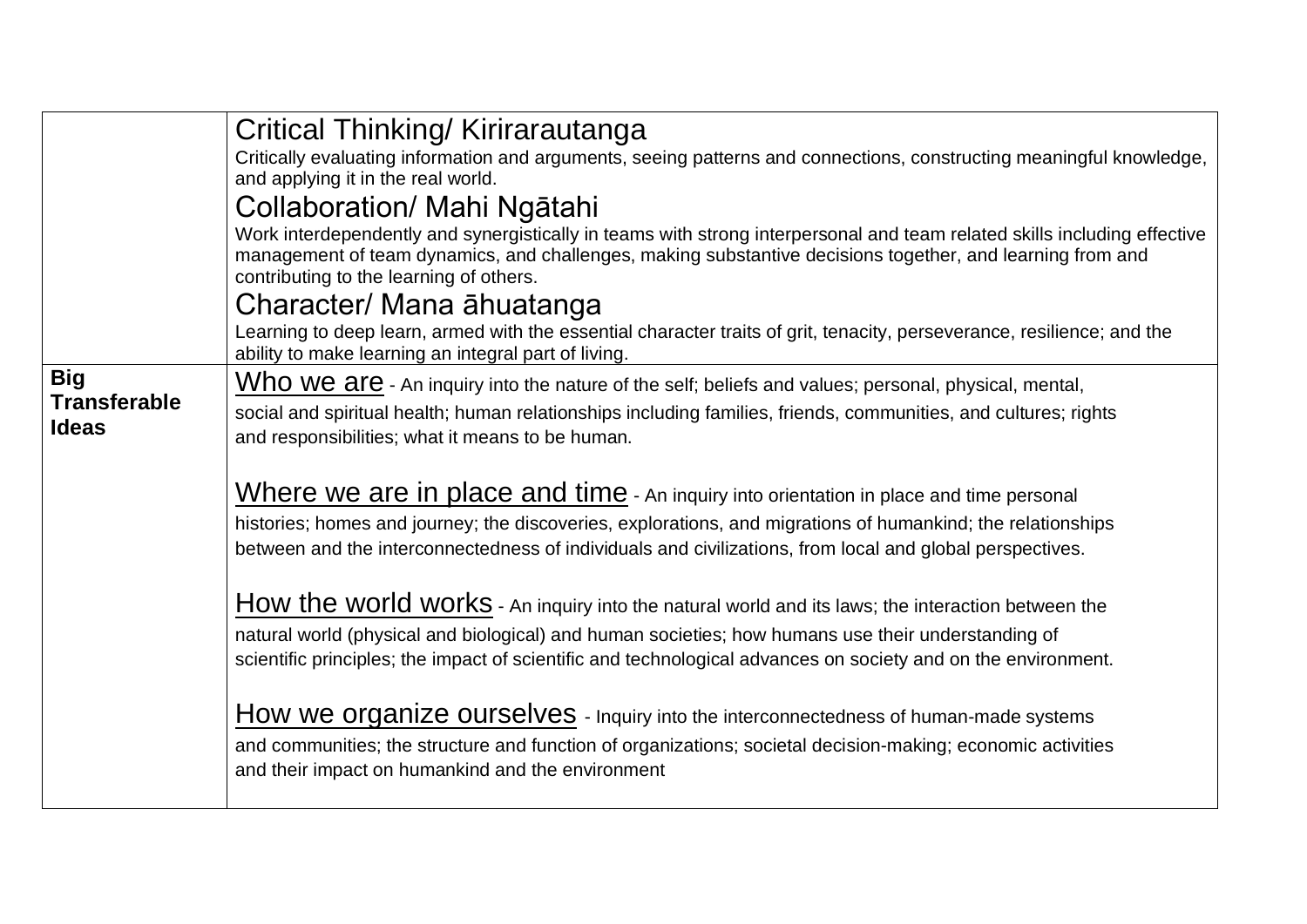|                                                                               | Sharing the Planet - Inquiry into rights and responsibilities in the struggle to share finite resources<br>with other people and other living things; communities and the relationship within and between them;<br>access to equal opportunities; peace and conflict resolution.<br>How we express ourselves - An inquiry into the ways in which we discover and express ideas,<br>feelings, nature, culture, beliefs and values; the ways in which we reflect on, extend and enjoy our creativity;<br>our appreciation of the aesthetic. |                                                                                                                                                                                                                                                                                                             |                                                                                                                                                                                                                                                                                                                                             |                                                                                                                  |
|-------------------------------------------------------------------------------|-------------------------------------------------------------------------------------------------------------------------------------------------------------------------------------------------------------------------------------------------------------------------------------------------------------------------------------------------------------------------------------------------------------------------------------------------------------------------------------------------------------------------------------------|-------------------------------------------------------------------------------------------------------------------------------------------------------------------------------------------------------------------------------------------------------------------------------------------------------------|---------------------------------------------------------------------------------------------------------------------------------------------------------------------------------------------------------------------------------------------------------------------------------------------------------------------------------------------|------------------------------------------------------------------------------------------------------------------|
| <b>Resource</b>                                                               | What we are doing here - 2022- Allenton 125 year anniversary<br><b>IB (International Baccalaureate) PYP Big Ideas</b>                                                                                                                                                                                                                                                                                                                                                                                                                     |                                                                                                                                                                                                                                                                                                             |                                                                                                                                                                                                                                                                                                                                             |                                                                                                                  |
| <b>Big Ideas</b>                                                              | Our class,<br><b>Our School</b><br>AS ACE's<br>6C's                                                                                                                                                                                                                                                                                                                                                                                                                                                                                       | <b>Who we are <math>-</math></b> An inquiry into the<br>nature of the self; beliefs and values;<br>personal, physical, mental, social and<br>spiritual health; human relationships<br>including families, friends, communities,<br>and cultures; rights and responsibilities;<br>what it means to be human. | Where we are in Place and<br><b>Time -</b> An inquiry into orientation in<br>place and time personal histories;<br>homes and journey; the discoveries,<br>explorations, and migrations of<br>humankind; the relationships between<br>and the interconnectedness of<br>individuals and civilizations, from<br>local and global perspectives. | Whakanui<br>(Christmas)<br><b>Celebrations</b><br><b>Senior</b><br><b>Syndicate</b><br><b>Pubertal</b><br>Change |
| <b>Global</b><br><b>Competencies</b><br>being focussed<br>on and<br>assessed. | Character / Mana āhuatanga<br>Learning to deep learn, armed with the essential<br>character traits of grit, tenacity, perseverance,<br>resilience; and the ability to make learning an integral<br>part of living.                                                                                                                                                                                                                                                                                                                        |                                                                                                                                                                                                                                                                                                             | Creativity / Auahatanga<br>Having an entrepreneurial eye for economic and<br>social opportunities, asking the right inquiry<br>questions to generate novel ideas and leadership to<br>pursue those ideas and turn them into action.                                                                                                         |                                                                                                                  |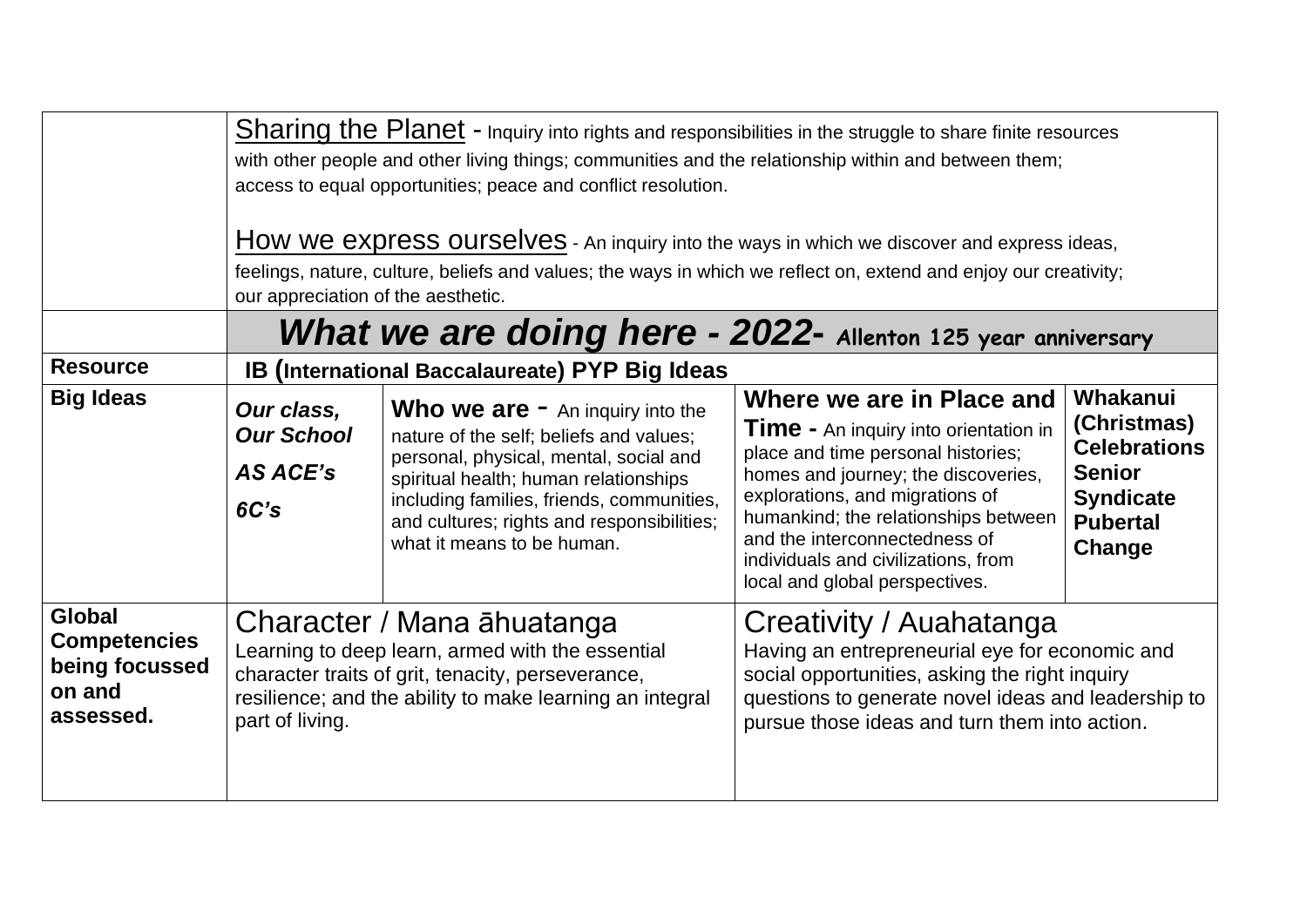| <b>Transdisciplinary</b><br>learning                                        | Social<br>Science/<br>Health/<br>English/<br>Maths/The<br>Arts/<br>Digital<br><b>Technologies</b>                                                                                                                                                                                                                                                                                                                                                                                                                                                                                                                                                                                                            | Social Science/ Draft Aotearoa NZ<br>Histories/Health/ English/ The<br>Arts/Digital Technologies/   | Social Sciences/ Draft Aotearoa<br>NZ Histories/ Health/ Maths/<br>English/The Arts/Technology /<br><b>Digital Technologies</b> | <b>Health/Social</b><br>Science/<br>English/The<br>Arts/Maths/<br><b>Digital</b><br><b>Technologies</b> |
|-----------------------------------------------------------------------------|--------------------------------------------------------------------------------------------------------------------------------------------------------------------------------------------------------------------------------------------------------------------------------------------------------------------------------------------------------------------------------------------------------------------------------------------------------------------------------------------------------------------------------------------------------------------------------------------------------------------------------------------------------------------------------------------------------------|-----------------------------------------------------------------------------------------------------|---------------------------------------------------------------------------------------------------------------------------------|---------------------------------------------------------------------------------------------------------|
|                                                                             | <b>Learning Celebrations to share our learning ongoing</b>                                                                                                                                                                                                                                                                                                                                                                                                                                                                                                                                                                                                                                                   |                                                                                                     |                                                                                                                                 |                                                                                                         |
| <b>Aotearoa New</b><br><b>Zealand's histories</b><br>(from 2023<br>onwards) | https://www.education.govt.nz/our-work/changes-in-education/aotearoa-new-zealand-histories-in-our-national-<br>curriculum/#whathappensnext<br>https://kauwhatareo.govt.nz/en<br>https://www.kahurumanu.co.nz/atlas<br>Te Takanga o Te Wā draft content on Kauwhata reo<br>$\overline{\phantom{0}}$<br>Supports and resources for Te Takanga o Te Wa on Kauwhata Reo<br>https://maorihistory-live-storagesta-assetstorages3bucket-f9j7pru0hado.s3.ap-southeast-<br>2.amazonaws.com/public/Uploads/Te-Takanga-o-te-Wa-Maori-History-Guidelines-English-1.pdf<br>Aotearoa New Zealand's histories draft content on TKI<br>Supports and resources for Aotearoa New Zealand's histories on Social Sciences Online |                                                                                                     |                                                                                                                                 |                                                                                                         |
|                                                                             |                                                                                                                                                                                                                                                                                                                                                                                                                                                                                                                                                                                                                                                                                                              | How we will do it                                                                                   |                                                                                                                                 |                                                                                                         |
| The process                                                                 |                                                                                                                                                                                                                                                                                                                                                                                                                                                                                                                                                                                                                                                                                                              | An inquiry process driven by student agency.<br>Resource - Allenton School Draft Inquiry Model 2022 |                                                                                                                                 |                                                                                                         |